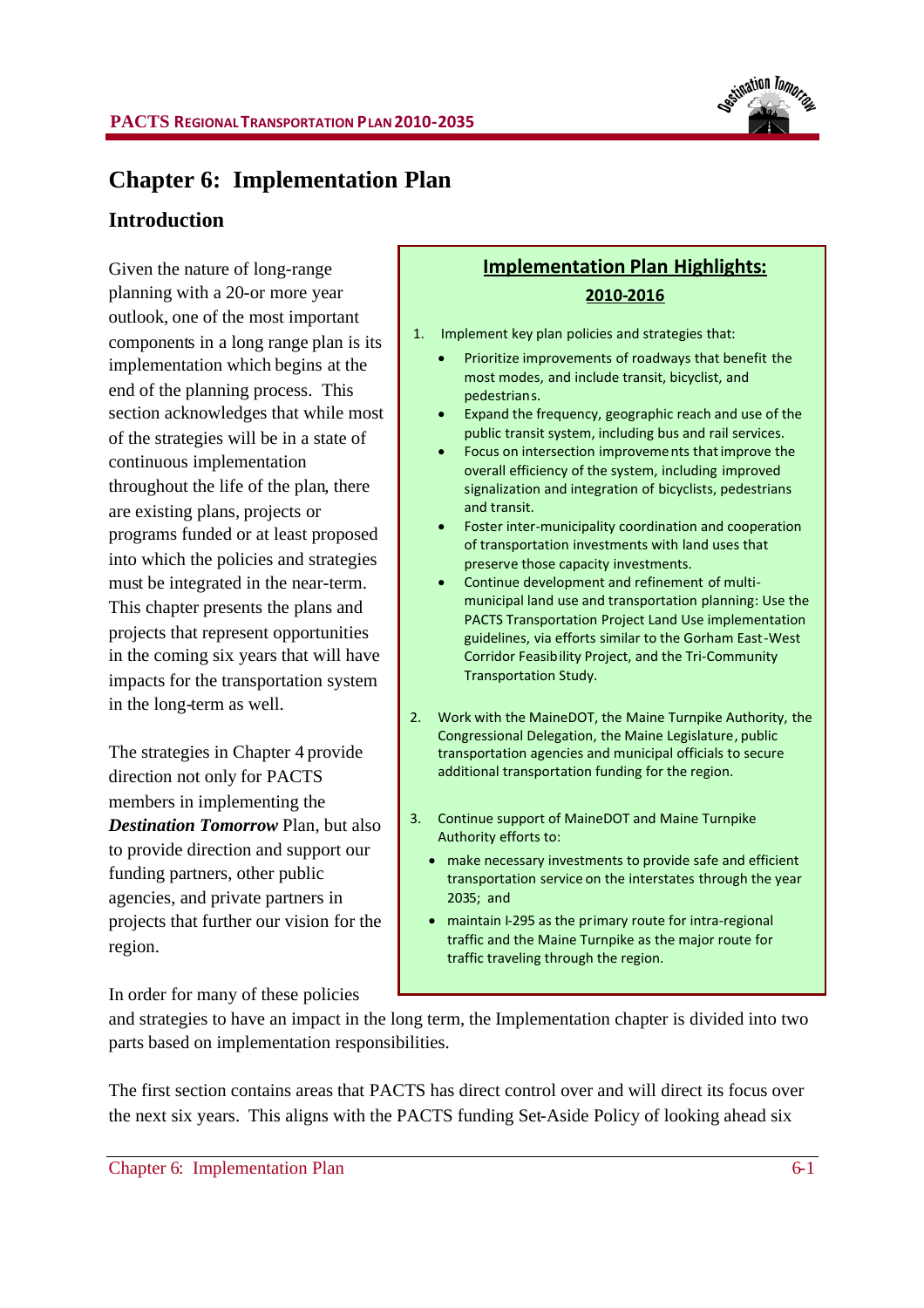

years, or three biennial funding cycles. The second part of the chapter covers Major Regional Projects suggested by PACTS for other transportation agencies to lead on implementation.

The financial assessment in Chapter 5 provides a framework for PACTS to direct the financial resources under its control toward a future transportation system that is safe, efficient and better able to meet the demands of tomorrow while maintaining the current system. The strategies and financial assessment acknowledge today's fiscal, political and social realities while incrementally moving beyond the status quo to better integrate the disciplines of transportation planning and land use planning through regional collaboration.

In the current climate of limited funding and escalating roadway construction costs, implementation of the *Destination Tomorrow* Plan will require an increased level of regional coordination and collaboration by PACTS member communities, the MaineDOT, the Maine Turnpike Authority and other funding partners. In each community, the city or town council, planning board, planning and engineering staff, local businesses and residents will need to be active participants in this process.

Key to the successful implementation of *Destination Tomorrow* Plan will be a continued dialogue focused on the following challenges:

**PACTS communities can best address regional transportation problems collaboratively.**

**Transit's role in addressing current and future mobility problems is growing and requires an increased investment.**

**Solutions that address existing problems and projected future needs require priority investments.**

**PACTS funds are most efficiently used by following these policies and strategies for transportation investments coupled with appropriate adjacent land uses that preserve those investments.**

**Short-term and long-term approaches to managing or reducing congestion while avoiding sprawl requires the coordination of PACTS, its members, and its transportation funding partners.**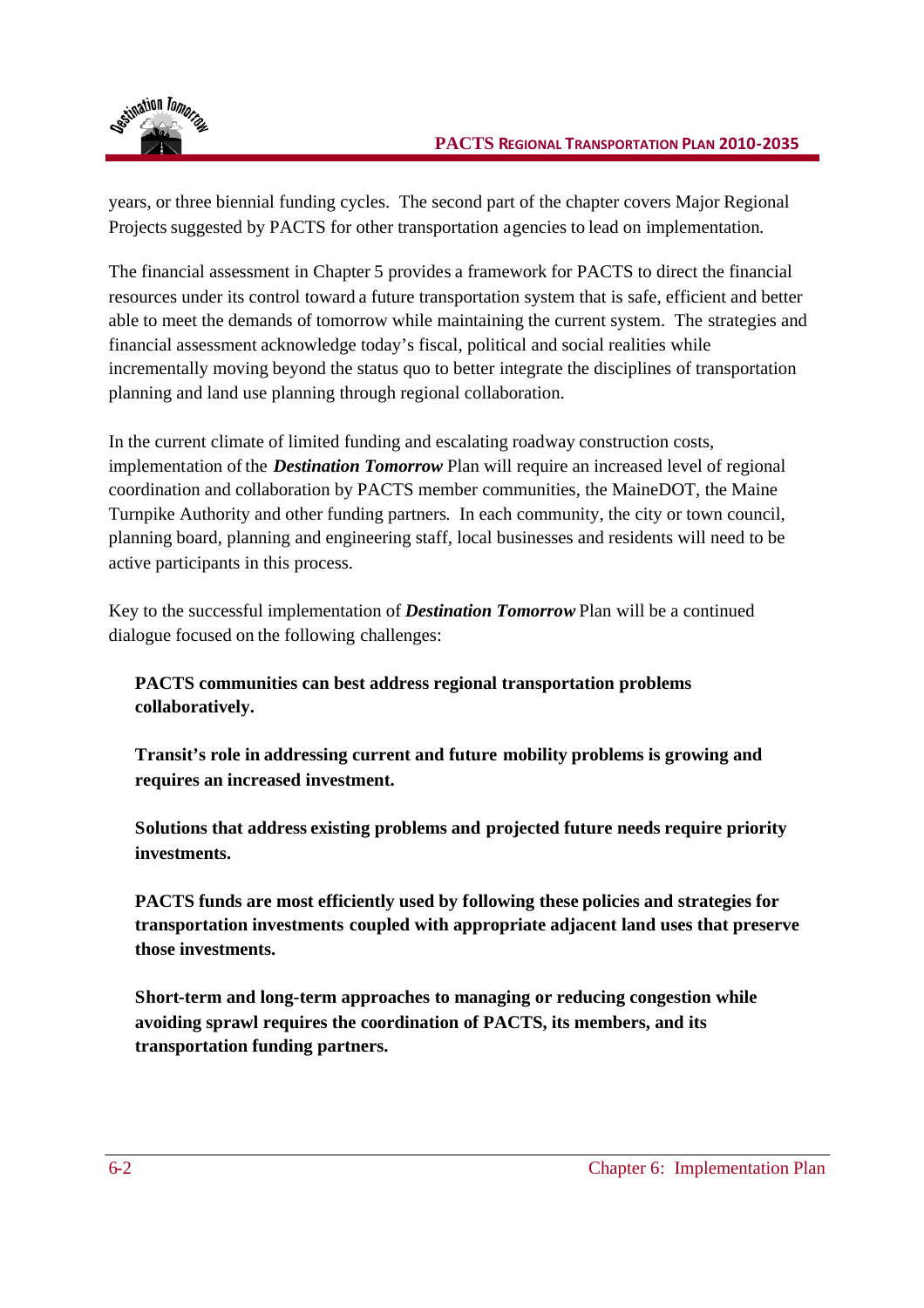

# **Implementing** *Destination Tomorrow's* **Policies**

The growing funding gap between identified needs and total anticipated funding (and revenues) will continue to limit the ability of decision-makers to address all of the needs of the transportation system, as discussed in the 2006 plan and in Chapter 5. Working within these limitations, implementation of the *Destination Tomorrow* Plan requires focus in the five Policy areas described earlier in Chapter 4, and below. In particular PACTS will focus its resources toward current ongoing efforts, projects and methodologies or new innovations that further the policies' purposes during the next six years – 2011 to 2016.

These areas, as well as many of the Plan's Strategies, overlap with each other reflecting the close relationships that exist between transportation, land use, and economic development. PACTS' members consider each of the areas to be crucial to the future of the transportation system.

#### **Policy 1: Regional Focus**

### **– Prioritize a regional approach to transportation and land use planning and decision making founded on effective communication and management of regional resources in agreement with our other policies.**

This Plan is the organizing document for the member municipalities and transit providers of the PACTS region to work towards an effective and efficient transportation system for all modes of transportation at the beginning of the  $21<sup>st</sup>$  Century. This region-wide transformation has already begun and will require coordinating and implementing each of the communities' desired future form, and communities' context for the appropriate transportation infrastructure, and how this infrastructure integrates to serve the needs of adjacent communities *and* the region as a whole. The success of this regional approach will only be possible with careful consistent planning, communication, and cooperation – including partnering— on projects that cross municipal boundaries. Regional decision making focused on the future users of the transportation system is the essential function of PACTS in conjunction with its partners the MaineDOT, the Maine Turnpike Authority and the greater public.

Plan transportation and land use with coordination of multiple municipal and transit partners Establish throughout the region linked growth areas with a mix of uses, and with development densities that promote travel by transit, bicycling, or walking and upgrade or extend supportive infrastructure. Recent examples of this level of coordination include the Tri-community Transportation Study, which included the municipalities of Biddeford, Saco and Old Orchard Beach; the *Gorham East West Corridor Feasibility Study*, which involved many municipalities with a core of Scarborough, South Portland, Gorham, and Westbrook; and the *Portland North*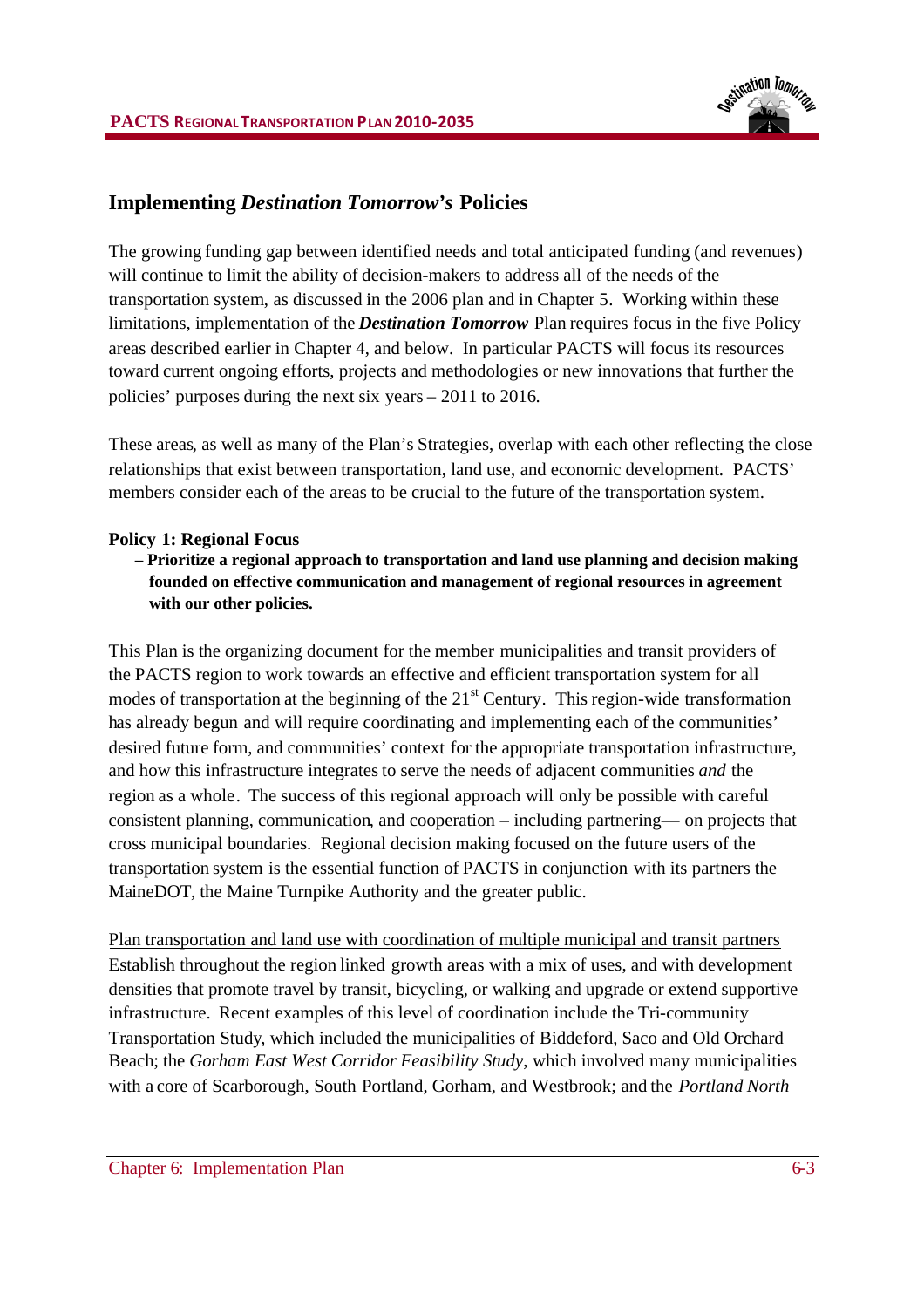

*Alternative Modes Feasibility Study* which included the PACTS municipalities of Portland, Falmouth, Cumberland, Yarmouth, North Yarmouth, and Freeport.

Develop funding solutions with a regional approach, understanding it is a statewide problem While the funding problem is greater than within the PACTS region alone, members recognize that as the largest metropolitan area in the state we play an important role in developing innovations and educating and leading on the need. This is evident from the PACTS Collector Road Assessment and strategy, the Transit-TIF amendments to state law, and participation in the state's Highway Simplification Study.

# **Policy 2: Maintaining and Transforming the Transportation System**

### **– Maintain and improve mobility, safety, and accessibility of existing infrastructure while improving and completing infrastructure and services to accommodate non-motorized vehicular modes in the appropriate places.**

The PACTS members have made the maintenance and transformation of the existing transportation system PACTS highest priority. By transforming the system to more safely accommodate walking, bicycling and transit, we simultaneously reduce wear associated with driving on all of our roadways in the system. All modes utilize roads connecting the airport, rail, buses, cars and ferries to our urban, suburban and rural homes. This is reflected with PACTS' investments in collector roads preservation, traffic signal coordination, and our sidewalk and bicycle plans and set asides. *Destination Tomorrow* calls for the PACTS members to reassess the allocation of these funds to ensure that they are being used in the most cost-effective and efficient manner. This has been done biannually with our *Collector Roads Assessment* report for example.

The capital needs assessment of Chapter 5 calls for nearly \$787 million of the \$1.5 billion (\$1.484) need over the Plan's 20-year timeframe to maintain the existing transportation system. This figure to simply maintain the existing system of highways and bridges exceeds the total anticipated funding of \$506 million over the Plan's 20-year time horizon. It does not include the appropriate investments to improve the existing system with safe infrastructure for motorized vehicles, expanded transit, extended bicycle and pedestrian network, and Complete Streets. The projected funding gap just to meet the needs of preserving and improving the *existing* transportation systems will present the PACTS members with an ongoing challenge of maintaining the best of what we have with the transformation investments necessary for the future.

Invest in expanded transit service and infrastructure, with connections to other modes Transit has a number of benefits including reducing overall vehicular travel demand, reducing personal fuel consumption and the associated emissions with driving, increasing the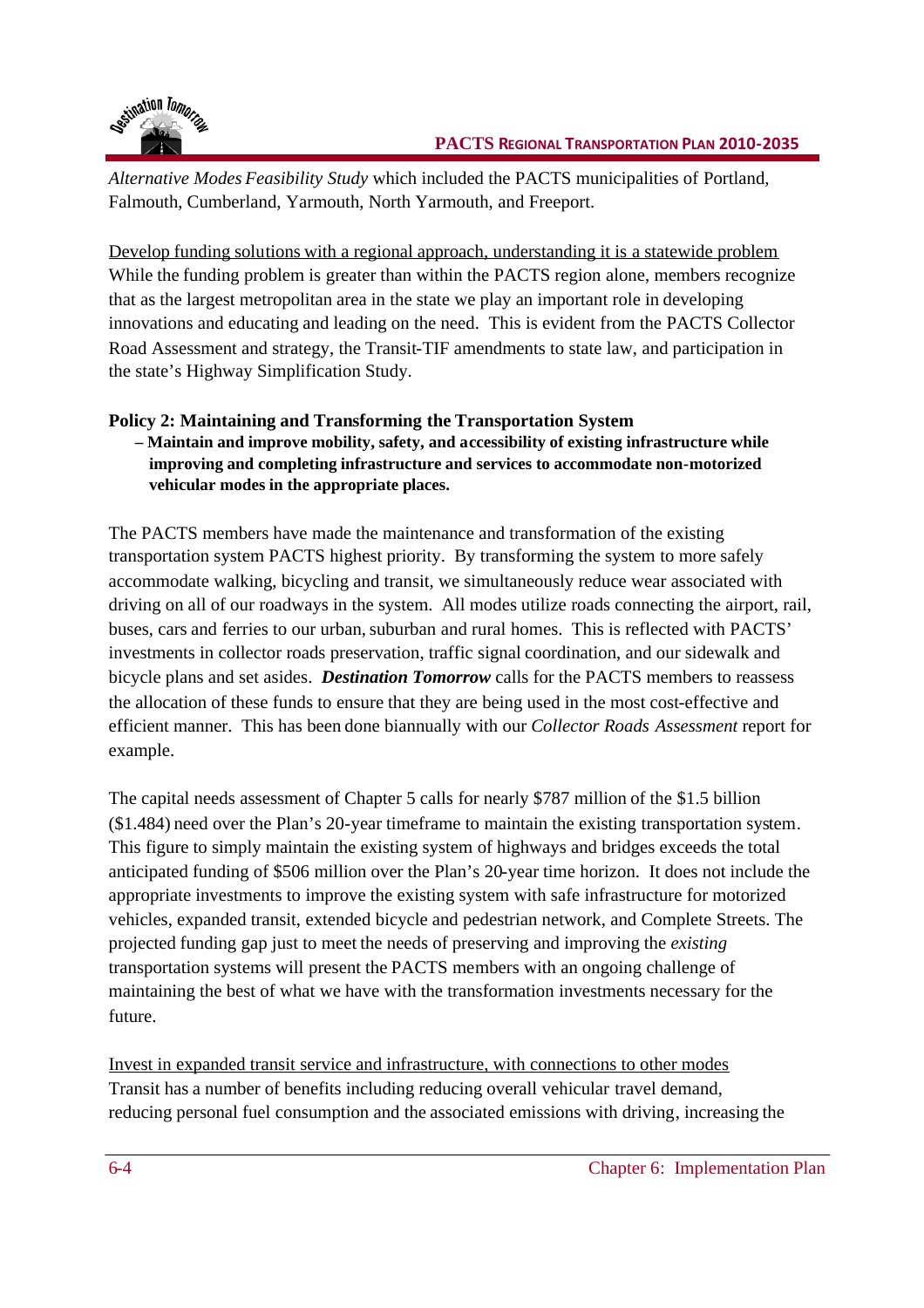

quality of life for those who do not drive, and helping to foster a sense of community. The success of transit also requires creating an appealing transit experience, careful planning of safe connections between routes, and convenient access to pedestrian, bicycling, and rail infrastructure. PACTS members collectively believe that an extensive and complete transit system is critical for the overall efficiency of the transportation system: relieving congestions, for economic growth and security, and for reducing the impacts associated with sprawl and inefficient land uses. The *Destination Tomorrow* Plan contains multiple strategies aimed at increasing the use and viability of transit, transit-oriented development and its supporting transportation modes, such as bicycling and walking. Recent multimunicipal studies have resulted in documented public support for expanded transit as well as transit's role in relieving existing and projected roadway congestion, and preserving our uniqueness of place in our small towns and cities.

### Focus on Intersections for Congestion and Safety Management

By focusing on improvements at intersections, vehicular traffic can be better facilitated saving time, fuel costs, and emissions. Improved markings, controls and signage for pedestrians and bicyclists make intersections safer for all modes making trip choices by those modes more appealing. Safe intersections that also provide smooth traffic flow are an integral part of an efficient transportation system. Many of the region's intersections are currently over capacity during the morning and evening commutes or are projected to be within a few years. Many intersections are also designated as high crash locations (HCL) by the MaineDOT, indicating that they need improvements to their design, speeds, or better accommodations for the safety of bicyclists and pedestrians. As part of the policy of maintaining and improving the existing transportation systems, PACTS will fund intersection improvement projects totaling approximately \$9 million over the next six years. The *Destination Tomorrow* Plan also recommends additional investments at regionally important intersections by the MaineDOT.

#### **Policy 3: Economic Development**

**– Enhance regional prosperity through support for the economic vitality of existing business and for economic development opportunities that are efficiently located based on the availability of transportation in mixed use and compactly developed areas.**

The exchange of good and services is predicated on the availability of an efficient and sustainable transportation system. When business owners from the largest Fortune 500 to the smallest start-up are making business decisions, a location's relative accessibility to goods, capital, and affordable skilled labor are all considerations.

A variety of options are required for the ease of movement of both people and goods between businesses and services, home and work, and warehouse and market. Although close proximity of these pairs is usually most efficient, the global nature of the modern world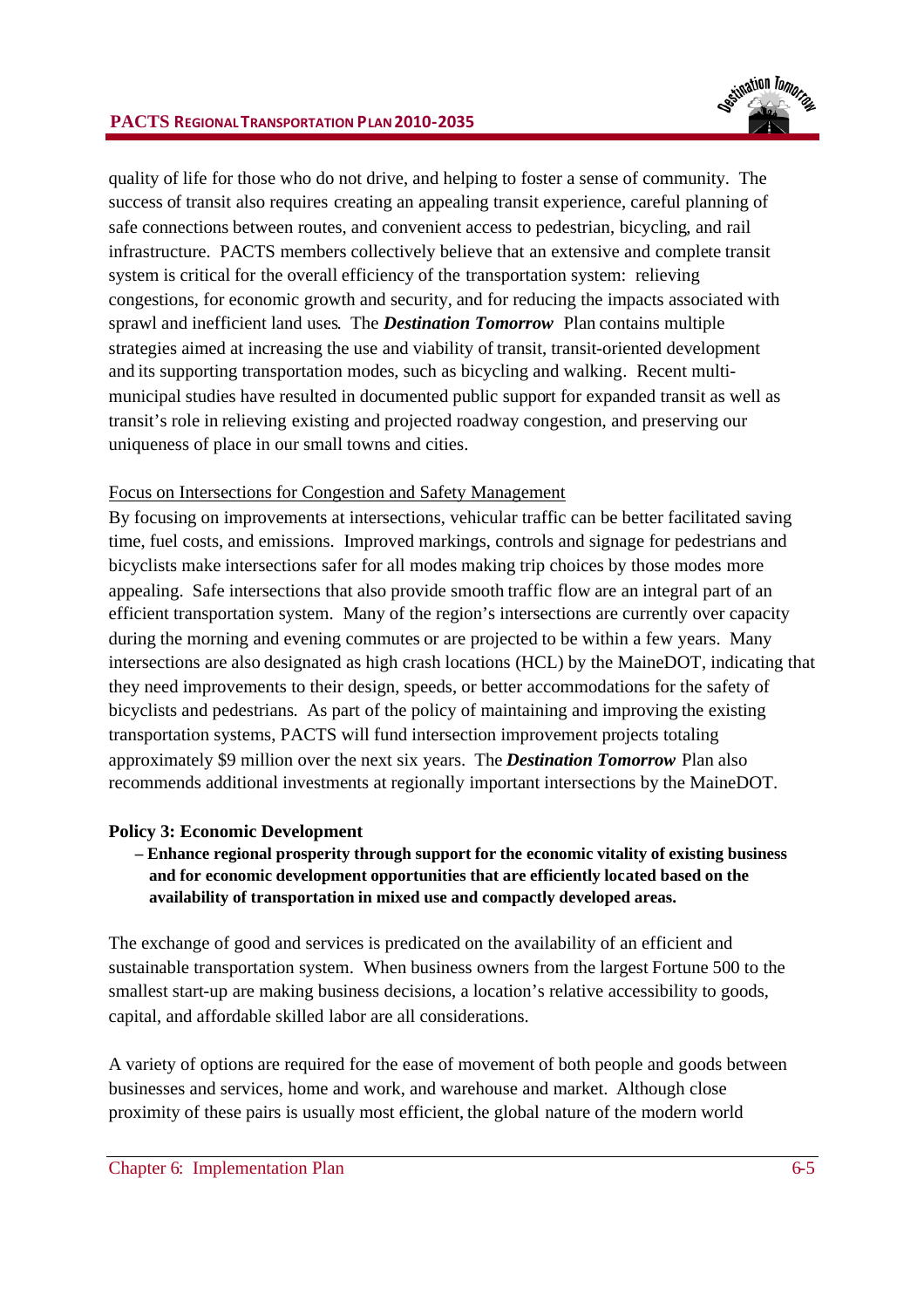

#### **PACTS REGIONAL TRANSPORTATION PLAN 2010-2035**

requires an extensive transportation system to support our region's economy. Key components of the transportation system necessary to facilitate this variety of movement include interstate highways and rail, roadways and the port and intermodal facilities associated with freight, the passenger transportation system including transit, and air travel, and an extensive biking and pedestrian network to support a healthy and happy work force.

### Implement this Plan's Arterial Investment Program

With the first phase of regional traffic signal system already completed, and partially funded, the PACTS region's extensive arterial roadway system is deteriorating and in need of a upgrade and maintenance plan for the coming decades. This system carries the majority of our commuter traffic, and road-based freight, and facilitates the movement of many of our bus-transit routes. Arterials also require accommodations for bicyclist and pedestrian safety improvements and context-sensitivity treatments within the built up areas in our communities. An arterial roads assessment is anticipated in the region in one of the next two biennia.

### Visitor and Tourism Assets

The Greater Portland area from Old Orchard Beach to downtown Portland to the gateway to the Lakes Region in Gorham and Windham, to Freeport and the Midcoast beyond is a vital destination and tourism asset. With the Amtrak Downeaster train already tying Boston to Portland, and soon north to Freeport and Brunswick, the region already is accessible without a car. Development and supportive infrastructure around rail and transit in general (transitoriented development or "TOD") presents a cost-savings development option for the entire region and pays dividends to visitors and residents. Connections and considerations to and from trails, such as the Eastern Trail in the southern communities to the Sebago to the Sea Trail will continue to support these assets. Additionally the growing importance of the Ocean Gateway facility in Portland near the Old Port represents a significant economic development investment for the City and the Region. Built in close proximity to the Casco Bay Ferry terminal, it will soon be able to accommodate two cruise ships simultaneously when the Mega-berth is completed. Additionally the facility was built closer to the mouth of the harbor for the international ferry service to Nova Scotia, and shared tourism between the Maritime Provinces of Canada, and Maine, New England, and the eastern United States.

#### Freight-based businesses and opportunities

With the co-location of the international ferry service at the new Ocean Gateway cruise ship facility, the City of Portland has secured funds to repair and upgrade the International Marine Terminal (IMT) and its container port. The IMT was historically a rail freight yard, and remains disconnected from the head of rail by only a hundred yards. The feasibility of connection between the IMT and the rail is certainly needed in the short-term. A new container feeder service has now started up between Portland, Halifax, and Boston.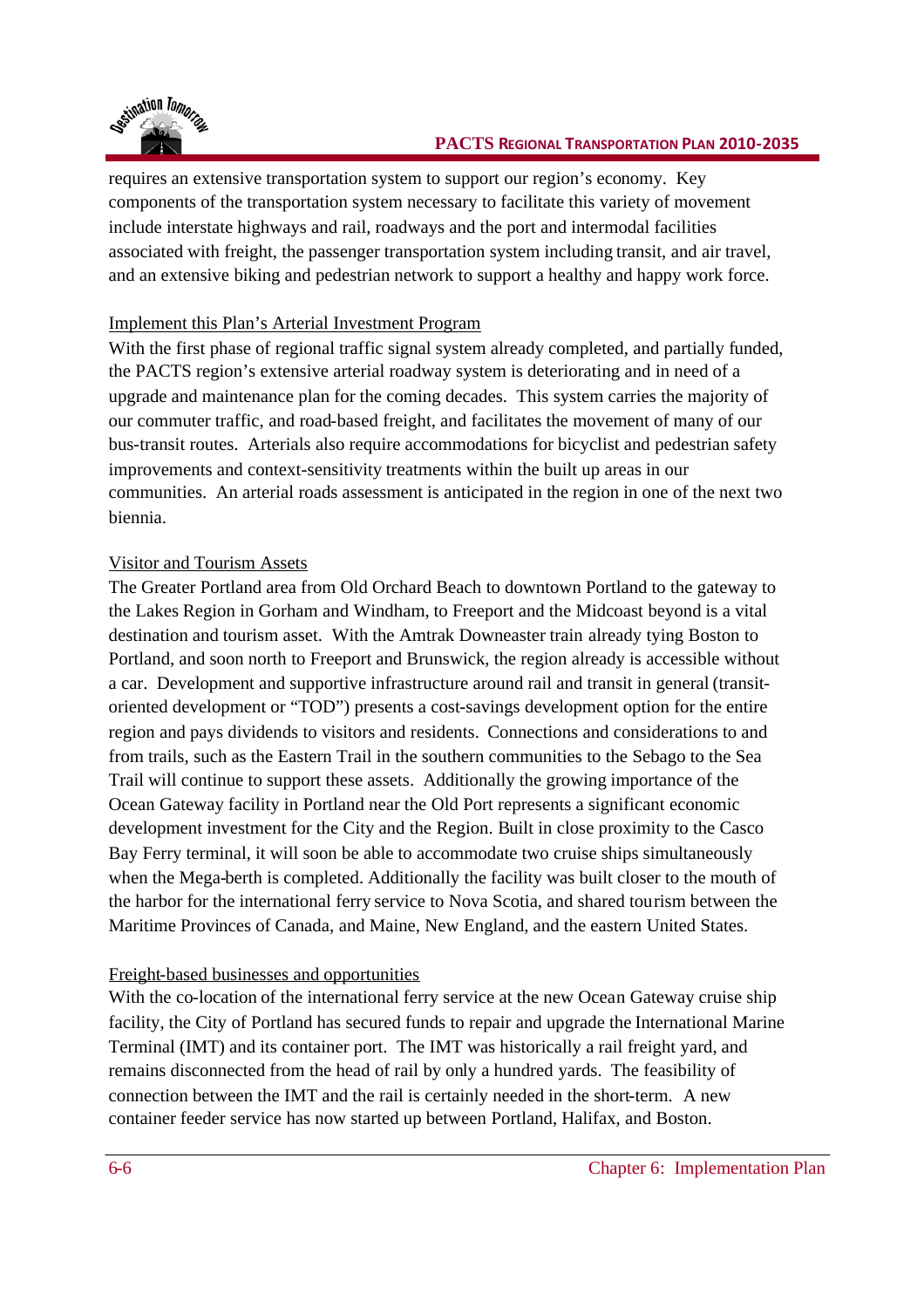#### **PACTS REGIONALTRANSPORTATION PLAN2010-2035**



#### 295 and Maine Turnpike Corridor Analyses

The Maine Turnpike and I-295, the two most important highways in the region, have been the subject of extensive study and analysis. *Destination Tomorrow* recommends several strategies to enhance and reinforce the Turnpike as the preferred interstate for traffic traveling through the region and around Portland, and I-295 as the preferred interstate for intra-regional traffic. *Destination Tomorrow* further recommends additional strategies to address safety, capacity and operational issues. Some of these recommendations are also in MaineDOT's 2006 I-295 Corridor Study.

#### **Policy 4: Transportation-Land Use Connection**

**– Strengthen the connection between land use, transportation and community livability in the planning process.**

#### Transportation Project Land Use Policy

Transportation investments and land use policies have significant impacts on each other and play a key role in shaping the region in which we live. In the 2003 *Destination Tomorrow* Plan, the PACTS Policy Committee adopted the following policy to work towards greater consideration of and management of these impacts.

*Any arterial corridor roadway project, that by itself or as part of a program of improvements will reduce commuter travel times between an urbanized and a non-urbanized area, must be accompanied by a land use plan that preserves the arterial's capacity, protects its mobility function and the public investment, and that minimizes sprawl.*

#### Lessons of the Gorham East-West Corridor Study

The "three-legged-stool" approach taken for this study area under the new rule of the Maine Sensible Transportation Policy Act (STPA) has demonstrated the benefits of studying transportation problems and developing solutions which factor the variables of land use, transit and roadways systems into a unified strategy, and that only together can you achieve preservation of place, strengthening of built up areas such as downtowns, and preserve mobility and transportation modal choices. The recommendations of the study are a priority not just for the core study area municipalities, but a model for the PACTS region in its entirety.

#### **Policy 5: Environmental Quality and Energy Conservation**

**– Protect and improve the human and natural environments including natural and cultural resources, air and water quality, and prepare and be proactive for the** *most likely* **impacts of climate change. Make transportation improvements that use more energy efficient transportation options, low and non-polluting modes such as transit, and/or reduce harmful pollutants associated with transportation.**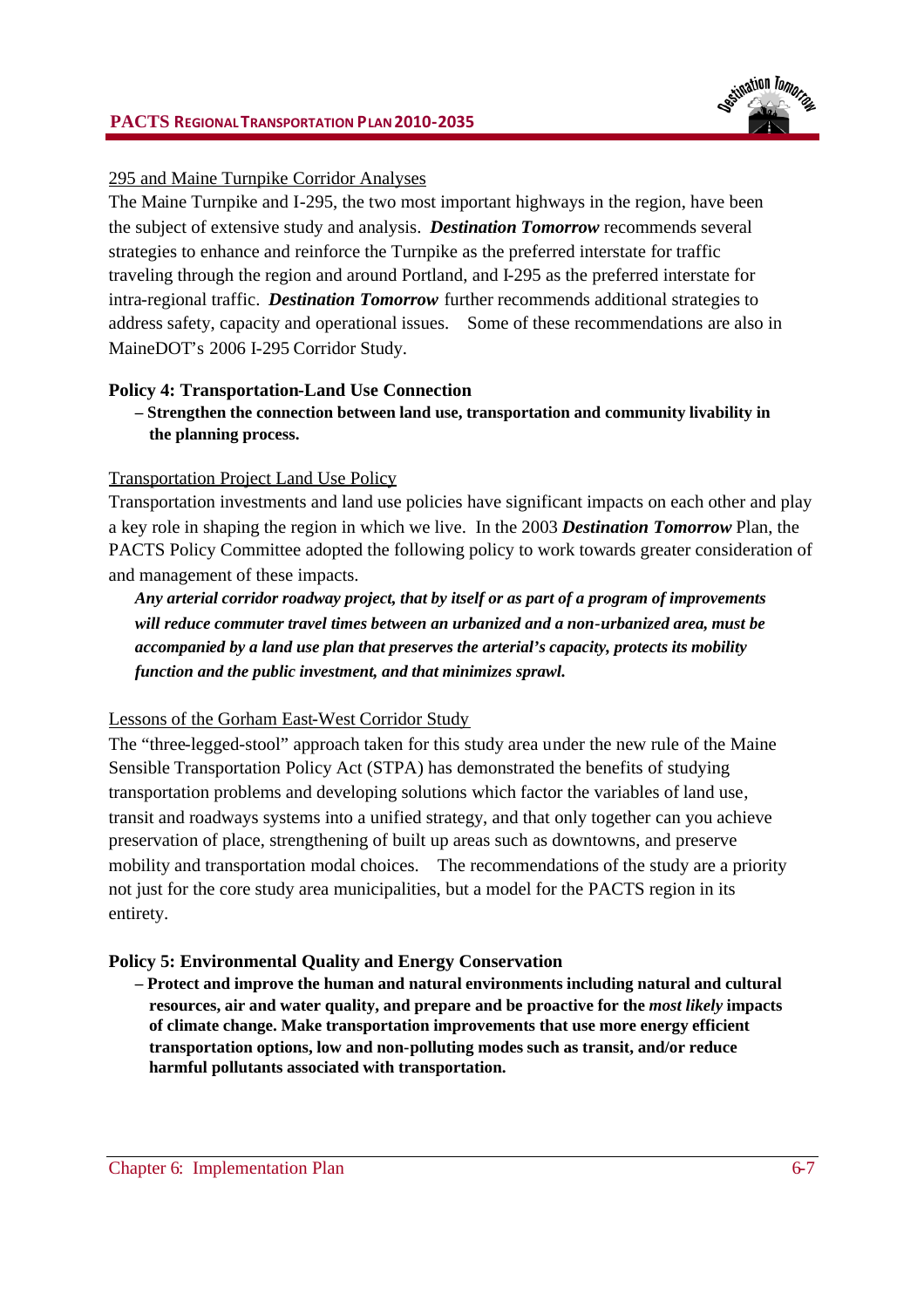

# Regional Traffic Signal Coordination

The improved flow of traffic, including motorized, bicycle and pedestrian can be optimized with coordinated and connected traffic signals and controls, reducing fuel use, and reducing emissions associated with motor vehicles. PACTS has invested in a first-phase *Regional Traffic Management System*(RTMS) and expanding the interconnection of existing signals is a costeffective means for optimizing the capacity of the roadway and transit system already in place. This remains an important short-term and long-term strategy (Strategy #5. Signal Coordination)

# Transportation Demand Management and Rail or Bus Transit:

Improving environmental quality with regard to transportation requires reducing the use of damaging carbon emissions from automobiles and trucks. Transportation demand management includes a variety of measure for reducing vehicular trips, including ridesharing – van and car pooling, use of transit, and non-motorized transportation such as bicycling and walking. Transit access especially to major employers and park-and-rides with promotional incentives can be implemented almost immediately. The Amtrak Downeaster train which travels between Portland and Boston (and is being extended north to Freeport and Brunswick) is a recipient federal air quality improvement funds. These funds come from the Congestion Management Air Quality program and are important to the region, as we are in a Federal air Quality Maintenance Area. PACTS is currently working with GO MAINE, the City of Portland, and the Maine DOT to develop region-wide policies and assistance for increased effort in this area.

# **Other Important Implementation Topics**

### Congressional Appropriations (Earmarks)

Historically the process for engaging the Congressional Delegation for support for funding for major transportation projects has been accepted and encouraged. In 2007 PACTS began a multi-year process for developing a High Priority Project list to submit to the delegation for the upcoming federal transportation reauthorization bill. This process short-listed three projects: funding for the replacement of the Veterans Memorial Bridge between South Portland and Portland; replacement buses for the regional transit providers; and capital funding for commuter rail or bus between Portland and Brunswick. Additionally PACTS has been successful in securing annual congressional appropriations for projects, most recently for upgrades for coordinating traffic signals along major arterial corridors to improve commuter flow while saving gas and money. The future of the "earmark" process is uncertain. In addition to pursuing congressional appropriations, PACTS will continue its collaborative efforts with its transportation partners in securing needed additional transportation funding for the region.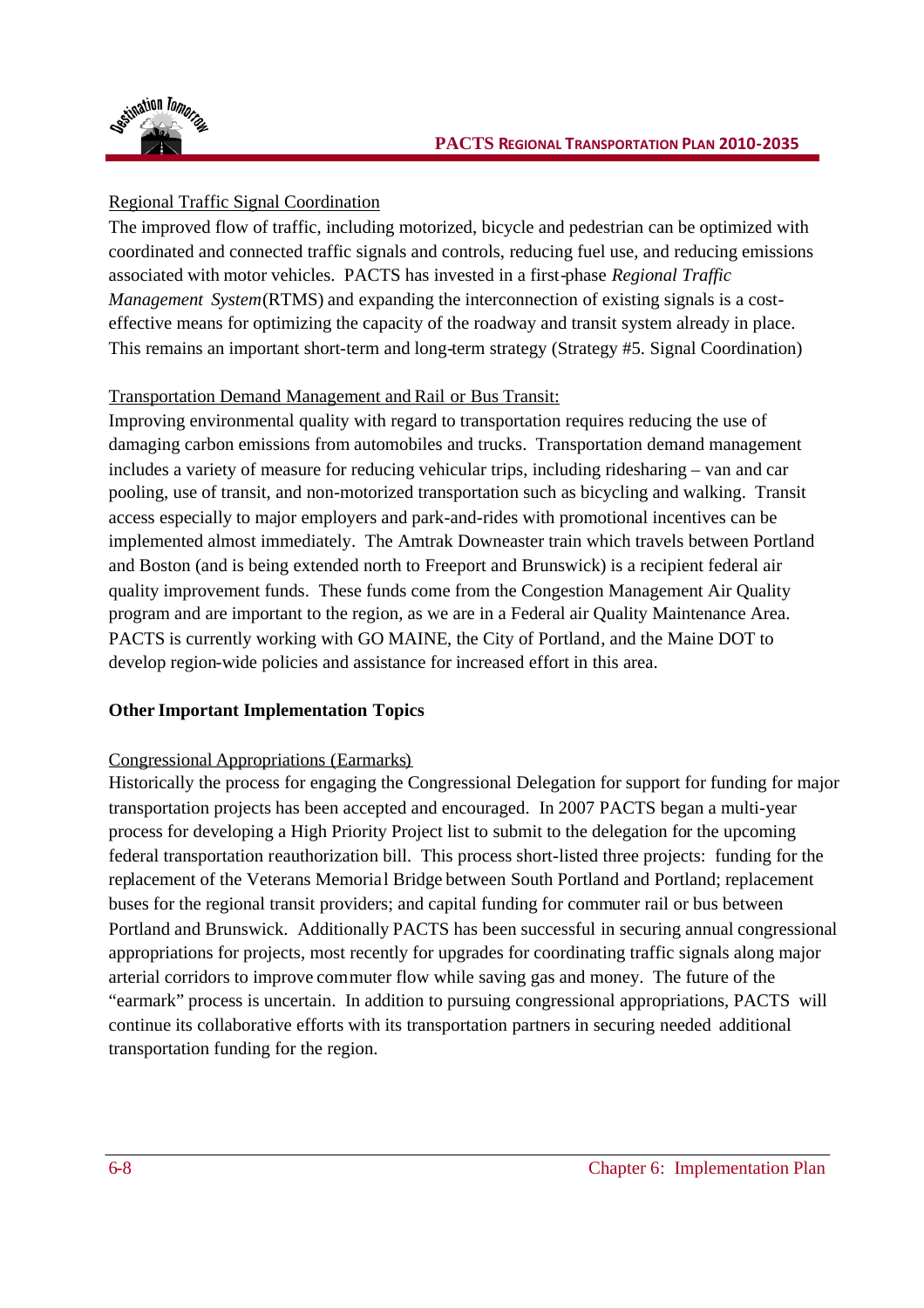

### MaineDOT and Maine Turnpike Authority

PACTS will continue to support the MaineDOT and Maine Turnpike Authority efforts and maintenance investments on the region's interstates, the successful GO MAINE commuter program, park-and-ride investments, and other innovative efforts that reduce costs and increase service and transportation choices for travelers throughout the region. In particular, *Destination Tomorrow* supports the continued use of earmarked fund for safety improvements to certain I-295 interchanges (Strategy #16),

### *Destination Tomorrow* beyond 2016

Many of the components in the Implementation Plan will require an ongoing effort beyond just the next six years. The PACTS members hope to make significant progress in realizing the success of the Implementation Plan so that PACTS may commence further work in implementing the long-range vision of *Destination Tomorrow*. Looking out beyond 2016, PACTS, while continuing the work begun in the first six years, will continue to implement the strategies of the Plan.

In addition to the efforts described above, the PACTS Policies and Procedures Document for the Transportation Improvement Program will play an important role in shaping PACTS' future decisions. This document details the process used by PACTS every two years in prioritizing transportation projects to be funded with the MPO Allocation (described on  $p\ 6-6$ ).<sup>1</sup> The PACTS members, through the auspices of the TIP Process Committee, have made several important revisions to the Policies and Procedures document to significantly strengthen the connection between *Destination Tomorrow* and the transportation improvement program.

# **Major Regional Projects**

Several major regional projects were being studied, funded, designed and constructed as PACTS adopted *Destination Tomorrow*. Each of these projects has received widespread support. Through the *Destination Tomorrow* Plan, PACTS also supports each of these projects recognizing that they will bring significant benefits to the region. Figure 6-1 is a conceptual graphic representation of these major regional projects. Most of these projects will require further study before final plans can be designed.

<sup>&</sup>lt;sup>1</sup> Upon formal MaineDOT acceptance, the list of projects is included in the MaineDOT Biennial Capital Work Plan that contains all new planned capital investments for the next two-year period.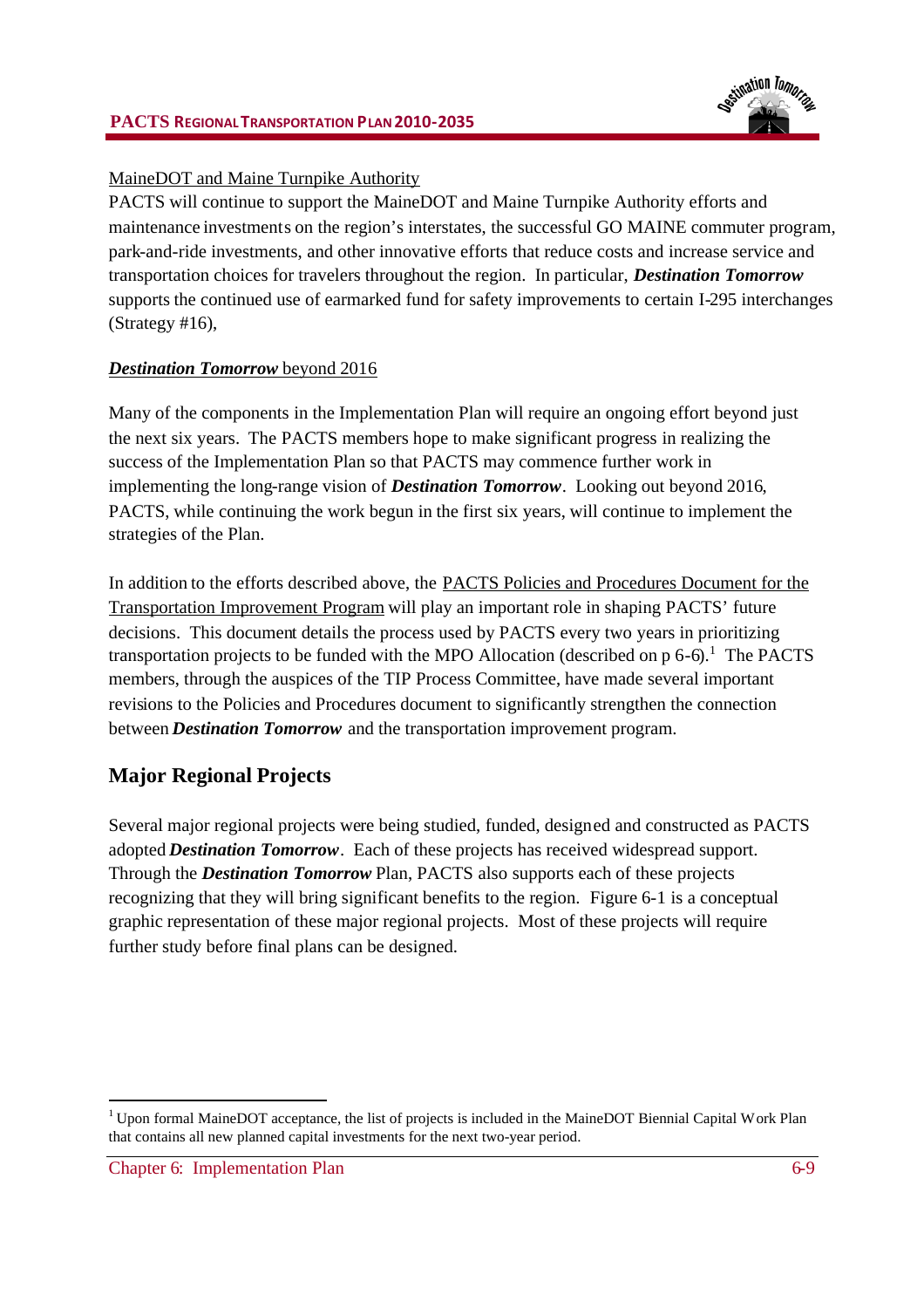